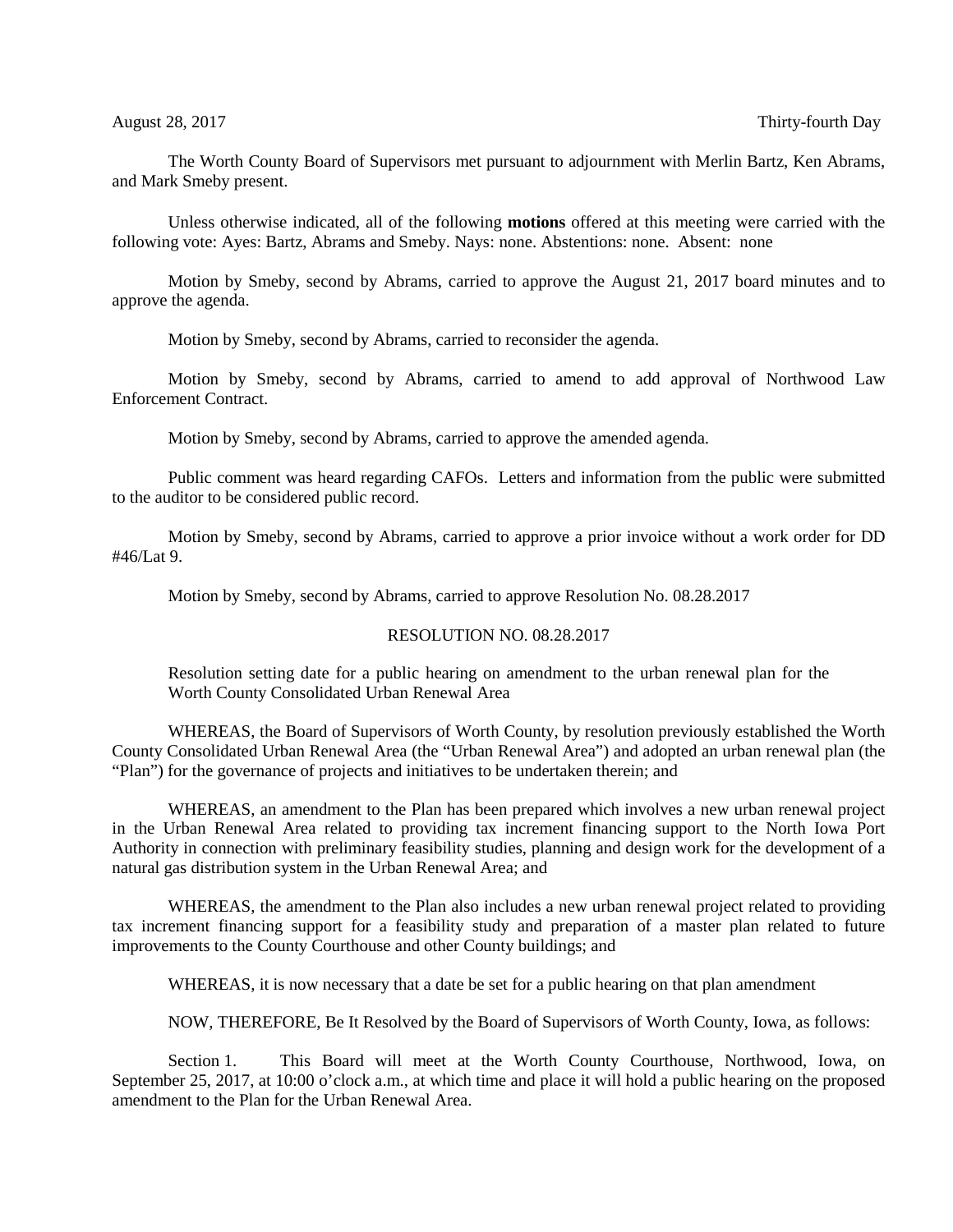Section 2. The County Auditor shall publish notice of the hearing, the same being in the form attached hereto, which publication shall be made in a legal newspaper of general circulation in Worth County, which publication shall be not less than four (4) nor more than twenty (20) days before the date set for the hearing.

Section 3. The proposed amendment is hereby referred to the County Planning and Zoning Commission for its review.

Section 4. Pursuant to Section 403.5 of the Code of Iowa, the County Auditor and Joe Myhre of NIACOG are hereby designated as the County's representatives in connection with the consultation process which is required under that section of the urban renewal law.

Passed and approved August 28, 2017.

Merlin Bartz Chairperson, Worth County Board of Supervisors

> Attest: Jacki A. Backhaus Worth County Auditor

Motion by Abrams, second by Smeby, carried to approve the 28E Agreement between the City of Northwood and Worth County to extend the City's police protection.

Motion by Smeby, second Abrams, carried to approve drainage claims in the amount of \$4,573.75 as per the following schedule:

| Jensen Exc & Trucking LLC | DD #23 Main   | Repairs                     | \$3,730.00 |
|---------------------------|---------------|-----------------------------|------------|
| Worth County Treasurer    | DD #41 N Main | Main Common Outlet \$453.00 |            |
| Hudson Law Firm           | DD#21 W Main  | Prof Serv                   | \$390.75   |

Motion by Abrams, second Smeby, carried to approve claims in the amount of \$341,364.39 as per the following schedule:

| A T & T                           | Service-E911        | 35.34     |
|-----------------------------------|---------------------|-----------|
| <b>Advanced Drainage Sys Inc</b>  | Supplies-Eng        | 333.84    |
| Agvantage Fs Inc                  | Fuel-Ema            | 128.61    |
| <b>Alliant Energy</b>             | Service-Gsr         | 3,511.29  |
| Ameripride Services Inc           | Service-Gsr         | 137.90    |
| Beland Tree Service, Llc          | Service-Gsr         | 125.50    |
| <b>Bmc Aggregates Llc</b>         | Rock-Eng            | 1,552.11  |
| <b>Bob Barker Company Inc</b>     | Supplies-Shf        | 161.68    |
| <b>Businessware Solutions Inc</b> | Service-Dap         | 20.95     |
| Canadian Pacific Railroad Co      | Fees-Con            | 50.00     |
| Cellebrite Inc                    | Service-Dap         | 3,400.00  |
| Centurylink                       | Service-E911        | 334.49    |
| Cerro Gordo Co Dept Of Health     | Grant Reimb-Phd     | 15,358.48 |
| Com-Tec Land Mobile Radio         | Service & Equip-Shf | 5,077.89  |
| D & L Equipment                   | Parts-Con           | 476.30    |
| Eilertson Repair                  | Service-Con         | 559.75    |
| Fat Boy Chip Repair               | Service-Shf         | 20.00     |
| <b>Fertile Pronto</b>             | Fuel-Eng            | 50.71     |
| Grp & Associates Inc              | Service-Phd         | 45.00     |